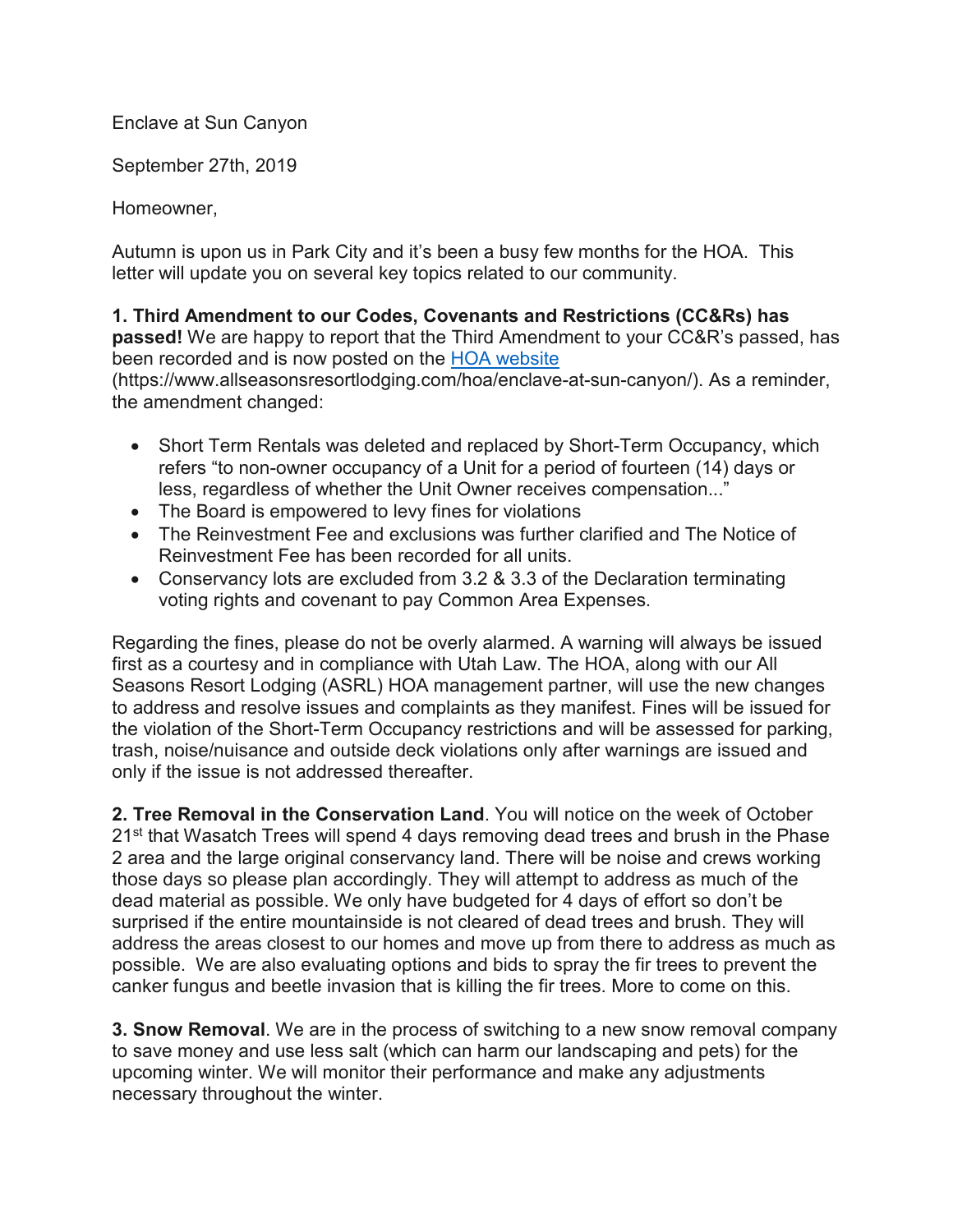**4. Additional Guest Parking Spots**. At our next board meeting, we will discuss the path forward around the potential for adding additional guest parking spots in the Phase 3 area. We are also soliciting bids to extend (make deeper) the existing guest parking spots to accommodate larger vehicles more safely. Please note that no decisions on either item has been made yet. The HOA is grateful to everyone who participated in the parking survey. We certainly received plenty of spirited feedback! In the meantime, we ask that you continue to use the existing spots for guests or overflow parking rather than the street. We understand that construction crews have sometimes occupied our current guest spots but that should be winding down in the next few months.

**5. HOA Insurance**. We are undertaking a process to switch our HOA insurance to a new company. We have not been pleased with the responsiveness or rates on our existing policy. The new policy will be cheaper and more transparent on coverages. However, the deductible will increase from \$1K to \$10K. Each of you will receive 30-day notice prior to the change and a copy of the new policy and declarations once the switch is finalized. It is recommended to modify your personal homeowner's policy accordingly.

**6. Bridge and Road Repair**. The HOA and our Cedar Draw neighbors are monitoring the condition of the bridge (surface and underside) and the adjacent roads. We have set aside capital reserves (from Steve Urry's Phase 3 conservancy pledge) to address the repairs although we do not yet know if that reserve will cover all the necessary expenses. Please know this is not a simple solution and we are evaluating a number of options based on cost, viability, long term success, etc. We are collaborating with the Cedar Draw HOA very closely as this is a shared expense item. Tom and Markus from Cedar Draw have been tireless in evaluating possible options. Our expectation is to address this repair item during the late Spring 2020 after the snow melt and after construction is complete on the remaining home in Cedar Draw. We will discuss this topic at our future board meetings.

**7. Summer Landscaping**. While this summer was certainly much improved over the previous summer as the neighborhood landscaping starting to take root and thanks to a wet winter and spring, we recognize that there is room for improvement. We have discussed this with ASRL and will be developing plans for a more rigorous maintenance schedule next summer as well as potential changes to the type of landscaping in some areas. We see the neighborhood entrance on Enclave Lane, the entire right hand side of Enclave Lane (as you move from the mailboxes all the way up to the hammerhead), and the large open space behind a number of Phase 2 homes as particularly key areas to be addressed but please know that we'll evaluate the entire community as well. Our green roofs will also be discussed as to how we improve their quality and maintenance. This will be a topic for our first 2020 board meeting in the Feb/Mar timeframe.

In closing these seven topics, we want to thank our Cedar Draw neighbor, Tom Richardson for his efforts to help improve the entire community. Tom and his wife Becky are active in finding solutions to many of our neighborhood issues. If you see them around, please extend a thank you!